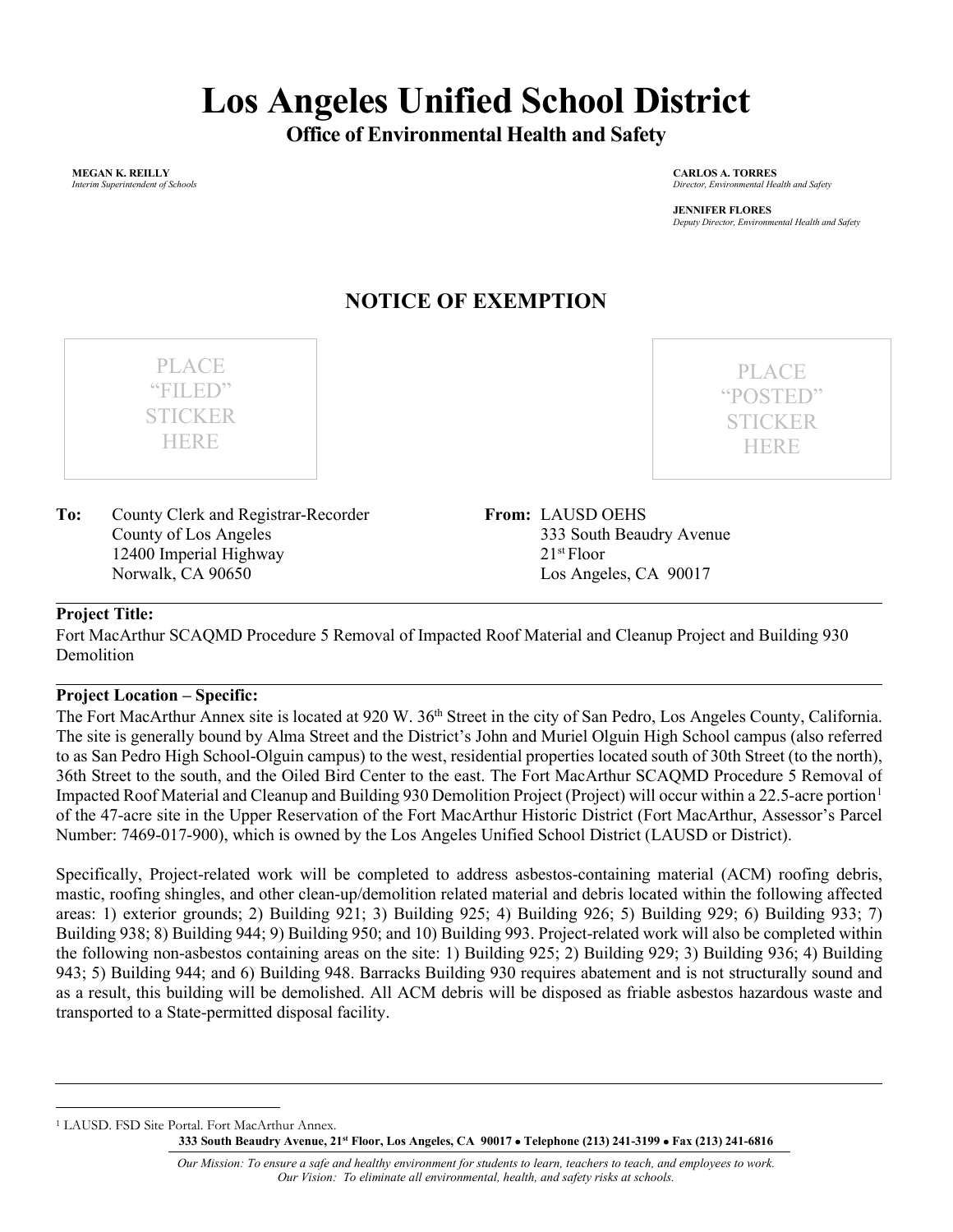San Pedro Los Angeles

**Project Location – City: Project Location – County:**

#### **Description of Nature, Purpose, and Beneficiaries of Project:**

The Project site contains inoperable buildings and structures that contain asbestos containing roofing materials (e.g., roofing felt, mastics, fiberglass shingles, etc.), which became loose and generated debris scattered throughout the site during high wind weather events. The District is currently evaluating a longer-term solution to address the reoccurring scattering of debris from the inoperable buildings and structures that results from the weather events. A Procedure 5 work plan, as overseen by the South Coast Air Quality Management District (SCAQMD), is required to address the immediate clean-up of ACM debris at the site. The affected areas are currently not in operation and access to these areas has been restricted.

The LAUSD Facilities Environmental Technical Unit (FETU) has determined that a SCAQMD Procedure 5 work plan is required at the site as a result of the discovery, sampling, and confirmation of the presence of ACM. The Project will entail outlining regulated areas, establishing engineering controls for the cleanup, abatement, and decontaminating the impacted approximately 150,000 square foot Project site which includes roofing ACM and debris. The roof material may entail shingles and roll roof layers with asbestos containing mastic, as well as penetration mastic and all sources of suspect roofing ACM. The District will also remove all overgrown weeds, grass, bushes, and plants, impacted with asbestos containing roofing debris from the affected areas. Within the site, the District will remove approximately 13,500 square feet of roofing ACM (including roof mastic from multiple buildings); these materials will be disposed as non-hazardous asbestos waste. The District will also remove approximately 15,000 square feet of non-asbestos materials (e.g., wood, metal, paper products, cloth, plastic, etc.), which may have potentially been impacted by roofing ACM debris (as well as lead-based paint and mold) - these materials will be disposed as friable-hazardous asbestos waste.

The cleanup effort throughout the affected areas and removal of ACM on various buildings will be overseen by FETU. The District's Site Assessment team will be the lead for any soil related work and the surrounding ground surfaces because the affected area is also subject to a Land Use Covenant (LUC) between LAUSD and the Department of Toxic Substances Control (DTSC).

All work will be conducted in accordance with SCAQMD Rule 1403, Title 8, Section 1529 (8 CCR 1529), LAUSD Specifications (Sections 02 8213 and 02 8219), and all applicable State, federal, and local regulations and all applicable LAUSD specifications, standards, and/or guidelines, including those in compliance with the California Environmental Quality Act (CEQA) and the updated Standard Conditions of Approval for District Construction, Upgrade, and Improvements Projects as adopted by the Board of Education in February [2](#page-1-0)019 (SC).<sup>2</sup> LAUSD's SCs, specifications, and best management practices are designed to be incorporated into the Project design in order to avoid or limit potential adverse impacts associated with the District's projects.

The primary objective of this Project is to properly cleanup, abate, and dispose of the roofing ACM and debris associated with the impacted roofs on various buildings at the Project site. These buildings will remain following completion of the Project.

However, the Project also entails the removal of Barracks Building 930 (Building 930). Building 930 has not been inhabited, regularly utilized, or altered (with the exception of having the windows and doors shuttered, exterior paint, and limited patch work) by the LAUSD. In September 2016, LAUSD completed several inspections and assessment of the building to assess its condition and observed visible buckling, signs of excessive dry rot, damage and deformation at base

<span id="page-1-0"></span><sup>2</sup> LAUSD OEHS, "Standard Conditions of Approval for District Construction, Upgrade, and Improvements Projects," Adopted by the Board of Education on February 5, 2019.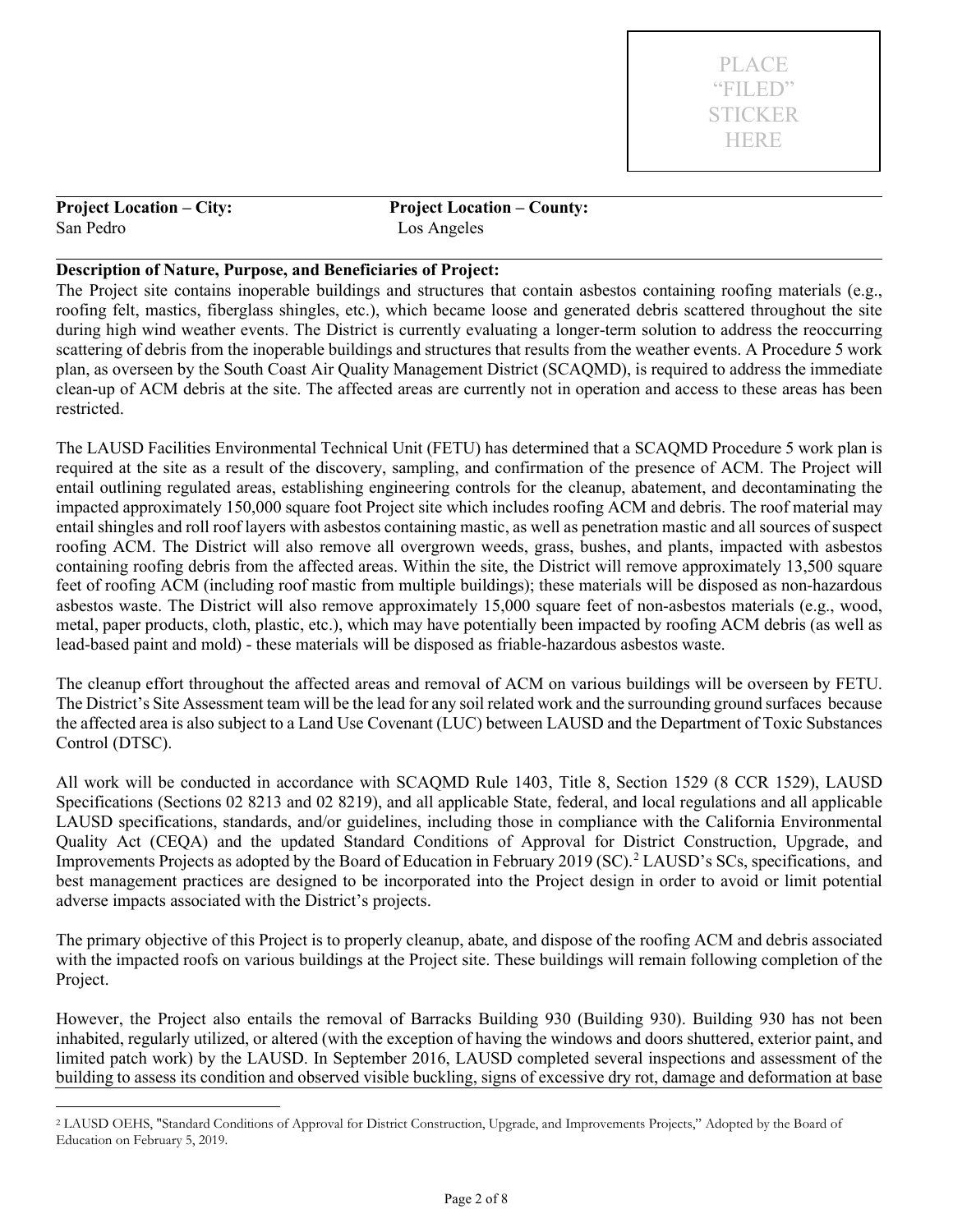

and lower perimeter of building and above concrete pad. Additionally, damage along the bottom part of the load-bearing walls has resulted in the building leaning toward Meade Road. along the lower perimeter of the structure. Subsequently, LAUSD secured access to the building by installing perimeter fencing, cautionary signs, and yellow tape around the perimeter of the building. Since that time, LAUSD's team (which included both experienced staff and consulting structural engineers) continued to monitor the building as the team assessed various approaches for addressing the condition of the building.

Following a recent site visit, site investigation, and assessment by LAUSD's structural engineer and independent non-LAUSD structural engineers, it was determined that Building 930 was a hazard due to the extent of its deteriorated condition and it was further determined that shoring was not feasible given the significantly damaged state of the building.<sup>[3](#page-2-0)</sup> Building 930 remained fenced off while LAUSD's team was able to develop a strategy forward. When the District recently identified the need to complete abatement at the site, it was noted that while Building 930 requires abatement, it is not structurally sound and abatement could not be safely completed without the potential collapse of the structure. Given the foreseeable danger due to the likely risk of a structural failure of Building 930, as well as the confirmed presence of ACM, demolition of Building 930 will occur as soon as possible.

No increases in student enrollment, capacity, or intensity of use are proposed as part of this Project. The beneficiaries of the Project include LAUSD, the community at large (particularly those that reside in close proximity to the site), and the John and Muriel Olguin High School campus students, faculty, and staff who may access the Auto Shop located within the site.

### **Name of Public Agency Approving the Project:**

Los Angeles Unified School District

#### **Name of Person or Agency Carrying Out Project:**

Los Angeles Unified School District

#### **Exempt Status: (check one below)**

- Ministerial [Public Resources Code (PRC) Section 21080(b)(1); CEQA Guidelines Section 15268<sup>[4](#page-2-1)</sup>]:
- Declared Emergency [PRC Section 21080(b)(3); CEQA Guidelines Section 15269(a)]:
- Categorical Exemption (PRC Section 21084; CEQA Guidelines Sections 15300 -15333):
	- *CEQA Guidelines Section 15301 – Existing Facilities*
	- *CEQA Guidelines Section 15330 – Minor Actions to Prevent, Minimize, Stabilize, Mitigate or Eliminate the Release or Threat of Release of Hazardous Waste or Hazardous Substances*
- ⊠ Statutory Exemption:
	- *Emergency Project [PRC Section 21080(b)(4); CEQA Guidelines Section 15269(c)]*

#### **Reasons why project is exempt:**

#### **Categorical Exemption**

⊠

Section 15301 - Existing Facilities

<span id="page-2-0"></span><sup>3</sup> LAUSD. 2021. Fort MacArthur Updated Structural Assessment Report for Building 930. Los Angeles, CA.

<span id="page-2-1"></span><sup>4</sup> CEQA Guidelines can be found at California Code of Regulations Title 14, Chapter 3, Section 15000 - Section 15387.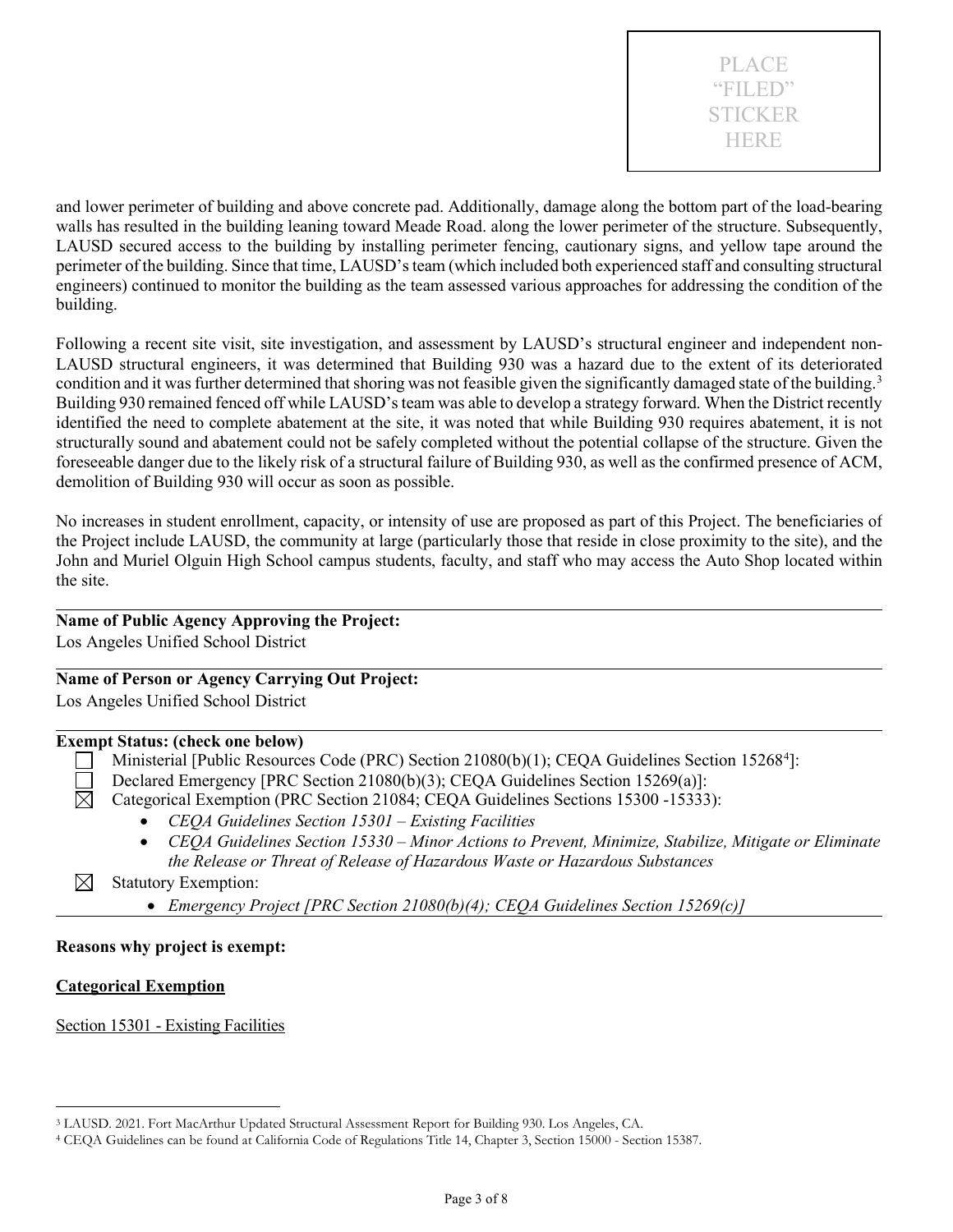Class 1 consists of the operation, repair, maintenance, permitting, leasing, licensing, or minor alteration of existing public or private structures, facilities, mechanical equipment, or topographical features involving negligible or no expansion of use beyond that existing at the time of the lead agency's determination.

This Project is an SCAQMD Procedure 5 abatement effort that will use a combination of techniques to cleanup and handle the roofing ACM and asbestos containing waste at an existing LAUSD site. The Project will not present a new or expanded use of the campuses. Therefore, the Project fulfills the requirements of CEQA Guidelines Section 15301.

#### Section 15330 - Minor Actions to Prevent, Minimize, Stabilize, Mitigate or Eliminate the Release or Threat of Release of Hazardous Waste or Hazardous Substances

Class 30 consists of any minor cleanup actions taken to prevent, minimize, stabilize, mitigate, or eliminate the release or threat of release of a hazardous waste or substance which are small or medium removal actions costing \$1 million or less.

The Project includes a SCAQMD Procedure 5 abatement effort that will use a combination of techniques to cleanup and handle the asbestos containing roofing materials and asbestos containing waste at the site. The cleanup actions may include but are not limited to:

- removal of hazardous waste roof tiles and shingles, and other or substances or debris that will be stabilized, containerized, and designated for a permitted destination;
- onsite treatment of impacted surface soils consistent with SCAQMD Rule 1403, Title 8, Section 1529 (8 CCR 1529), LAUSD Specifications (Sections 02 8213 and 02 8219), as well as all applicable State, federal, and local regulations; and
- the offsite disposal of impacted substances and soils.

The cost for the abatement of hazardous materials is less than \$1 million.

The Project will not require the onsite use of a hazardous waste incinerator or thermal treatment unit or the relocation of residences, or businesses. The work is temporary and is anticipated to be completed within60 days. Therefore, the Project fulfills the requirements of CEQA Guidelines Section 15330.

#### **Statutory Exemption**

#### Section 15269 - Emergency Projects

Statutory Exemption Section 15269 (a) through (e) of the California Environmental Quality Act (CEQA) Guidelines describes emergency projects that are exempt from the requirements of CEQA. Section 15269 (c) refers to specific actions necessary to prevent or mitigate an emergency. This does not include long-term projects undertaken for the purpose of preventing or mitigating a situation that has a low probability of occurrence in the short-term, but this exclusion does not apply (i) if the anticipated period of time to conduct an environmental review of such a long-term project would create a risk to public health, safety or welfare, or (ii) if activities (such as fire or catastrophic risk mitigation or modifications to improve facility integrity) are proposed for existing facilities in response to an emergency at a similar existing facility.

Building 930 remains in its original location and has been unoccupied and relatively untouched by LAUSD with the exception of having the windows and doors shuttered, exterior paint, and limited patch work. Based on the recent assessment, conclusions and recommendations of a team of structural engineers, LAUSD's FETU, and subsequent site visits conducted at the site, the building is currently in a state of extreme structural disrepair and contains asbestos, mold,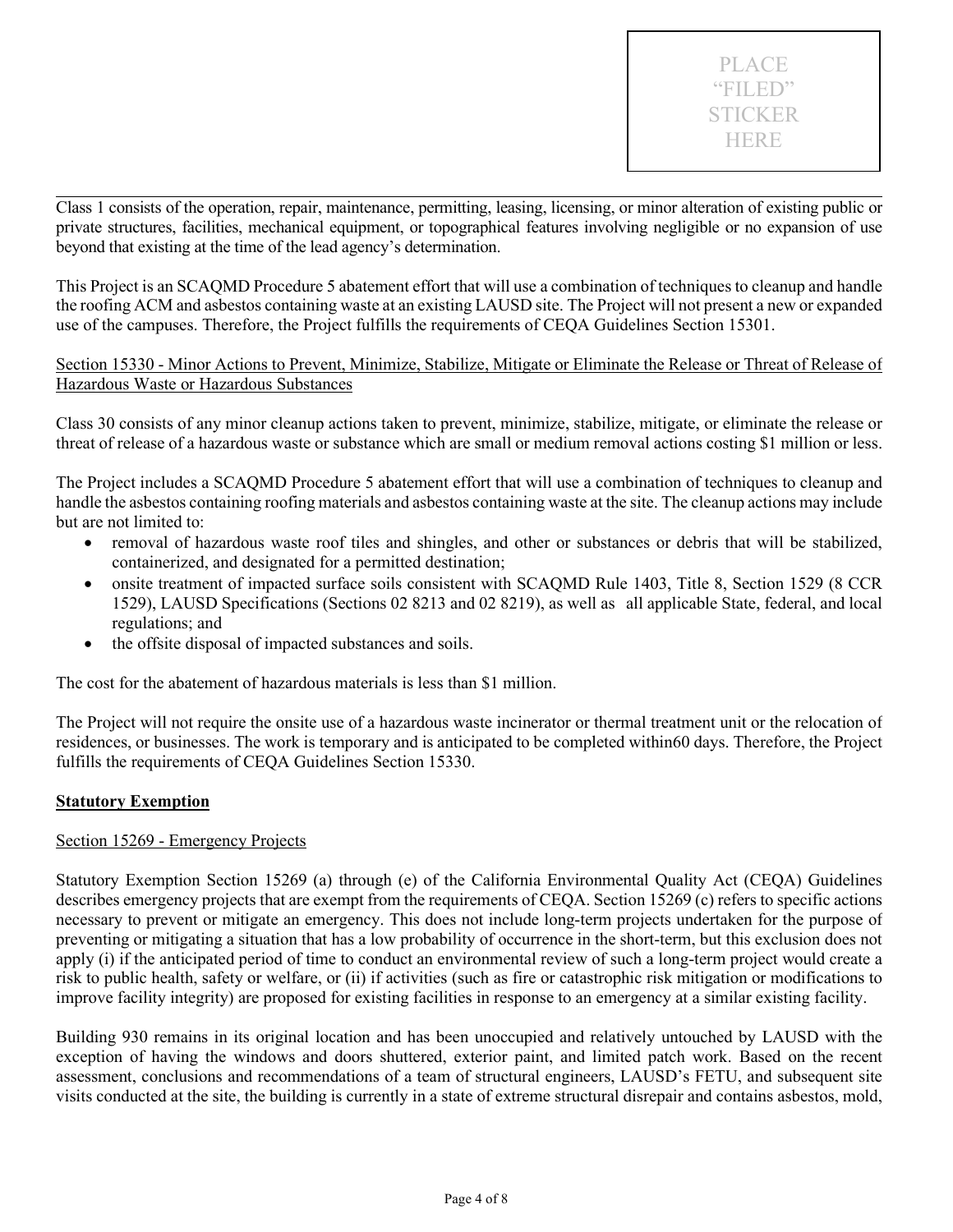and lead.<sup>[5](#page-4-0)</sup> Since 2016, LAUSD has secured access to Building 930 with perimeter fencing and prevented individuals from accessing the building while it assessed options for addressing the building, including mothballing.<sup>[6,](#page-4-1)[7](#page-4-2),[8](#page-4-3)</sup> As outlined on LAUSD's Facilities Services Division (FSD) website, the District's funding (including bond funding) that is designated to facilities are invested in meeting the District's goal of addressing aging and deteriorating school facilities by building new schools to reduce overcrowding and modernizing existing campuses throughout the District.<sup>[9](#page-4-4)</sup> The District addresses school sites and improves them so they are safe, healthy, and functional places for students to learn.<sup>10,[11](#page-4-6)</sup> Building 930 is not located on an active school campus and given its condition, would not be able to be used for educational purposes that support the District's goals.

LAUSD's structural engineering unit and independent structural engineers determined that the building presents a safety hazard because it is not safe for occupation, restoration, or salvation, because important structural framing components are experiencing significant failure;<sup>[12](#page-4-7)</sup> it contains damage and dry rot; and there is immediate possibility of collapse (likely toward Meade Road which is an actively used road by pedestrian and vehicular traffic) due to strong wind or ground shaking (e.g., from an earthquake such as the recent earthquake on September  $18<sup>th</sup>$  whose epicenter was less than  $8$  miles north of the Building 930). [13,](#page-4-8)[14](#page-4-9) This risk has been exacerbated by the ACM that is falling, or being blown, from Building 930 into the surrounding areas onsite, on the nearby school campus, and neighborhood.

Article 18 of the State CEQA Guidelines lists specific activities determined by the State Legislature to be statutorily exempt from CEQA. Section 15269 of the State CEQA Guidelines provides a statutory exemption for Emergency Projects. Specifically, Section 15269(c) exempts specific actions necessary to prevent or mitigate an emergency. Under PRC Section 21060.3, an emergency is "a sudden, unexpected occurrence, involving a clear and imminent danger, demanding immediate action to prevent or mitigate loss of, or damage to life, health, property, or essential public services."

As set forth in the reports, conclusions and recommendations of the structural engineers, the damaged building condition of Building 930 may cause a clear and imminent danger to anyone within the proximity of the building, or along Meade Road, due to the likelihood of potential structural failure, which This condition of Building 930 has been determined by the LAUSD and its experts to constitute an emergency condition.. The pending SCAQMD Procedure 5 process has confirmed that Building 930 is structurally compromised beyond repair. These conditions necessitate the immediate demolition of the building to prevent the loss or damage to life and health. As supported by the previously discussed facts, the Project qualifies as an emergency project pursuant to CEQA Guidelines Section 15269(c).

<span id="page-4-0"></span><sup>5</sup> LAUSD. 2021. Fort MacArthur Updated Structural Assessment Report for Building 930. Los Angeles, CA.

<span id="page-4-1"></span><sup>6</sup> LAUSD. Facilities Services Division. Available at: https://www.laschools.org/new-site/. Accessed September 2021.

<span id="page-4-2"></span><sup>7</sup>LAUSD also assessed the financial feasibility of retaining Building 930. Retention of the building without plans to use it for educational purposes is contrary to the District's purpose and function as a public education institution and is financially infeasible.

<span id="page-4-3"></span><sup>8</sup> LAUSD. 2018 (2021). Cost Estimate. Los Angeles, CA.

<span id="page-4-4"></span><sup>9</sup> LAUSD. Facilities Services Division. Available at: [https://www.laschools.org/new-site/.](https://www.laschools.org/new-site/) Accessed September 2021.

<span id="page-4-5"></span><sup>10</sup> *Ibid.*

<span id="page-4-6"></span><sup>11</sup> LAUSD. School Upgrade Program - Program EIR. Available at[: https://achieve.lausd.net/CEQA.](https://achieve.lausd.net/CEQA) Accessed September 2021. 12 LAUSD. 2021. Fort MacArthur Updated Structural Assessment Report for Building 930. Los Angeles, CA.

<span id="page-4-7"></span>

<span id="page-4-8"></span><sup>13</sup> LAUSD. 2021. Fort MacArthur Updated Structural Assessment Report for Building 930. Los Angeles, CA.

<span id="page-4-9"></span><sup>14</sup> USGS. 2021. M 2.8-2km ESE of Carson, CA (2021-09-18, 33.826N/ 118.264W). Available at: [www.earthquake.usgs.gov.](http://www.earthquake.usgs.gov/) Accessed September 2021.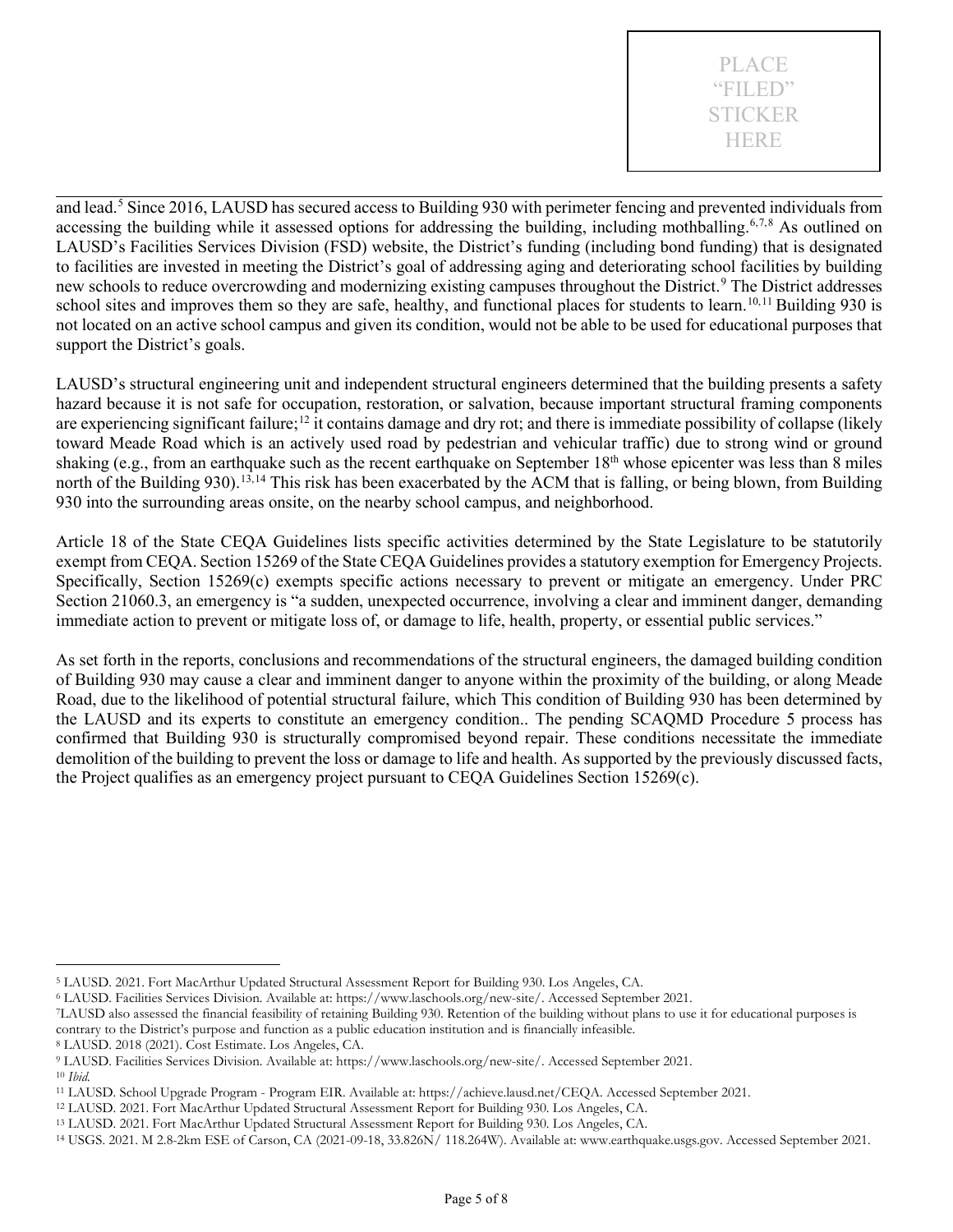#### Section 15300.2 – Exceptions

Section 15300.2 of the CEQA Guidelines, Exceptions, provides conditions under which categorical exemptions are inapplicable. Review of the Project indicates that it will not violate any of the exceptions, as described in the following section.

*1. The project will occur in certain specified sensitive environments or locations;*

The Project site has not been designated as biologically sensitive location. The nearest sensitive environment to the Project site is critical habitat for the coastal California gnatcatcher (*polioptila californica californica*), which is located approximately 2 miles west of the Project site. [15](#page-5-0),[16](#page-5-1) However, the Project will be completely contained within the site and will primarily be limited to previously disturbed areas. As such, the Project will not impact sensitive environments or locations.

*2. Cumulative impacts will be considerable because successive projects of the same type will occur at the same place over time;*

The Project will not be expected to result in significant cumulative environmental impacts. It is anticipated that following this Project, a long-term project that is designed to address the long term-use of the site may be required. However, no such project exists at this time and the current Project only entails cleanup activities. Therefore, no cumulative impacts will result from the Project and successive projects of the same type and at the same place over time.

3. *There is a reasonable possibility that the activity will have a significant effect on the environment due to unusual circumstances;*

There are no known unusual circumstances that will have a significant effect on the environment. The Project does not constitute an expansion of use. As the Project involves the removal and subsequent disposition of onsite building material and soil through the SCAQMD Procedure 5 process, the District's FETU and Office of Environmental Health & Safety (OEHS) Site Assessment unit will provide oversight to ensure that these activities are conducted in compliance with SCAQMD Rule 1403, Title 8, Section 1529 (8 CCR 1529), LAUSD Specifications (Sections 02 8213 and 02 8219), and other applicable environmental agency rules and requirements. Furthermore, as set forth in SC-CUL-7, SC-CUL-9, SC-CUL-10, and SC-CUL-11 and in District protocols, construction activities must be stopped immediately and OEHS notified upon discovery of subsurface features, such as buried resources (i.e., paleontological resources, archaeological resources), tanks or seepage pits, or stained/odoriferous soils.<sup>17</sup> Therefore, the Project will not have a significant effect on the environment due to unusual circumstances.

*4. The project may result in damage to scenic resources, including but not limited to trees, historic buildings, rock outcroppings, or similar resources within a highway officially designated as a scenic highway;*

The closest designated State scenic highway to the Project site is State Route 91 (SR 91) which is more than 20 miles east of the Project site.<sup>[18](#page-5-3)</sup> As previously noted, the Project will be contained to the Project site and as such,

<span id="page-5-0"></span><sup>15</sup> United States Fish and Wildlife Service Critical Habitat Portal, [https://ecos.fws.gov/ecp/report/table/critical-habitat.html.](https://ecos.fws.gov/ecp/report/table/critical-habitat.html) Accessed August 2021.

<span id="page-5-2"></span><span id="page-5-1"></span><sup>16</sup> Los Angeles County Department of Regional Planning, https://planning.lacounty.gov/gisnet. Accessed August 2021.

<sup>17</sup> LAUSD. http://www.laschools.org/documents/file?file\_id=219798234&show\_all\_versions\_p=t,. Accessed September 2021.

<span id="page-5-3"></span><sup>18</sup> Los Angeles County Department of Regional Planning, https://planning.lacounty.gov/gisnet. Accessed August 2021.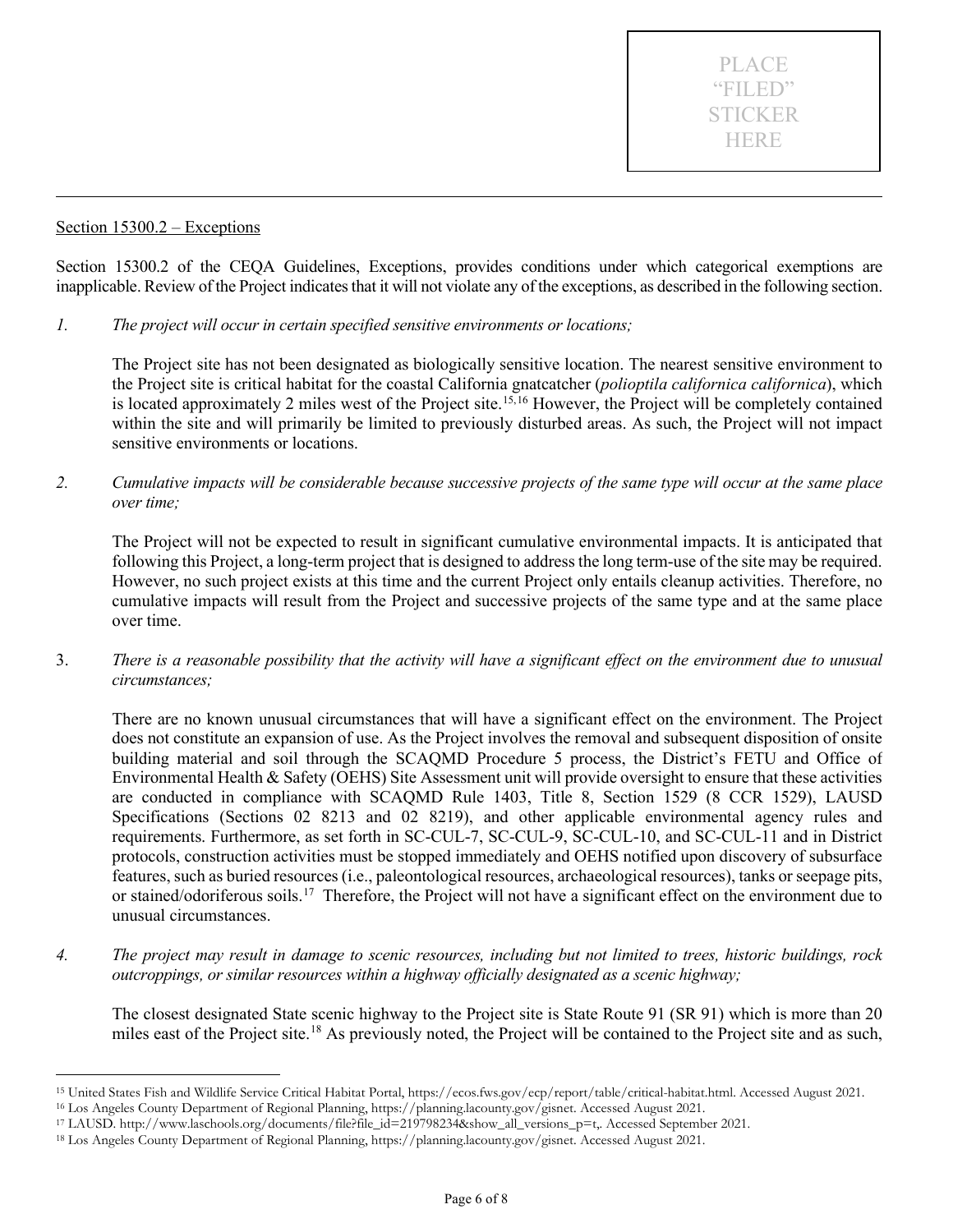will not be visible from SR 91. Therefore, the Project will not result in damage to scenic resources or similar resources within a highway that is officially designated as a scenic highway.

*5. The project is located on a site which is included on any list compiled pursuant to Section 65962.5 of the Government Code; or*

The Project will occur on an existing school campus that is subject to an LUC between LAUSD and DTSC. Therefore, the Project site is a controlled hazardous waste site. The Project is designed to complete an SCAQMD Procedure 5 cleanup of the site. The Project does not entail construction or other alterations to the existing site.

*6. The project may cause a substantial adverse change in the significance of a historic resource.*

The Project site is historic; it consists of contributors to two overlapping historic districts, the Upper reservation of Fort MacArthur Historic District which is listed in the California Register of Historical Resources (California Register or CRHR) and the Fort MacArthur World War I Cantonment Historic District determined eligible for listing on the CRHR (CHRC; status codes 1CD and 3CD).<sup>[19](#page-6-0)</sup> With the exception of Building 930, the scope of this Project focuses on the removal of ACM that are not original and would not entail the removal of any characterdefining aspect of the historic buildings or structures at the site.

Building 930 is a two-story wood frame building constructed in 1917/1918 as part of the World War I development of Fort MacArthur, a U.S. War Department defensive facility and military reservation in San Pedro. It is one of eight examples of the barracks building type found on the site and is a contributor to both the Fort MacArthur World War I Cantonment Historic District, and the Upper reservation of Fort MacArthur Historic District, both of which are a collection of buildings used for military housing (including barracks and officer's quarters, administration buildings, and a stone wall). The building is located in its original location along the western boundary of the Fort MacArthur World War I Cantonment Historic District and adjacent to the low stone wall that surrounded part of the original development, also listed as a contributor to the historic district. Following demolition of Building 930, seven barracks buildings will remain at the site: Buildings 921, 929, 933, 938, 939, 948, and 950. Like Building 930, these remaining barracks buildings are simple utilitarian, two-story structures constructed between 1917 and 1918. The buildings are near identical in design and construction, with slight variations in their fenestration patterns and entrance locations. They have a rectangular footprint set upon raised concrete block foundations (which is an alteration). The buildings feature wood framed construction, clad with asbestos shingles (which is also an alteration – and as previously noted, has been determined to be the presenting an immediate potential health and safety risk), although the original wood cladding appears to remain underneath the asbestos shingles.<sup>[20](#page-6-1)</sup>

Upon removal of Building 930, The Fort MacArthur World War I Cantonment Historic District and the Upper reservation of Fort MacArthur Historic District would retain multiple examples of the barracks building type, many of which are near identical in design and construction. Despite the removal of contributing Building 930, the remaining Fort MacArthur World War I Cantonment Historic District and the Upper reservation of Fort MacArthur Historic District will continue to convey their historical significance and remain eligible for CRHR listing upon completion of the Project. The Project would not result in a substantial adverse impact to either Historic District. Assuch, this Project will not cause a substantial adverse change in the significance of a historical resource.

<span id="page-6-1"></span><span id="page-6-0"></span><sup>19</sup> LAUSD, April 2019, Fort MacArthur – Upper Reservation, Historic Resources Technical Report, Los Angeles, CA. <sup>20</sup> *Ibid.*